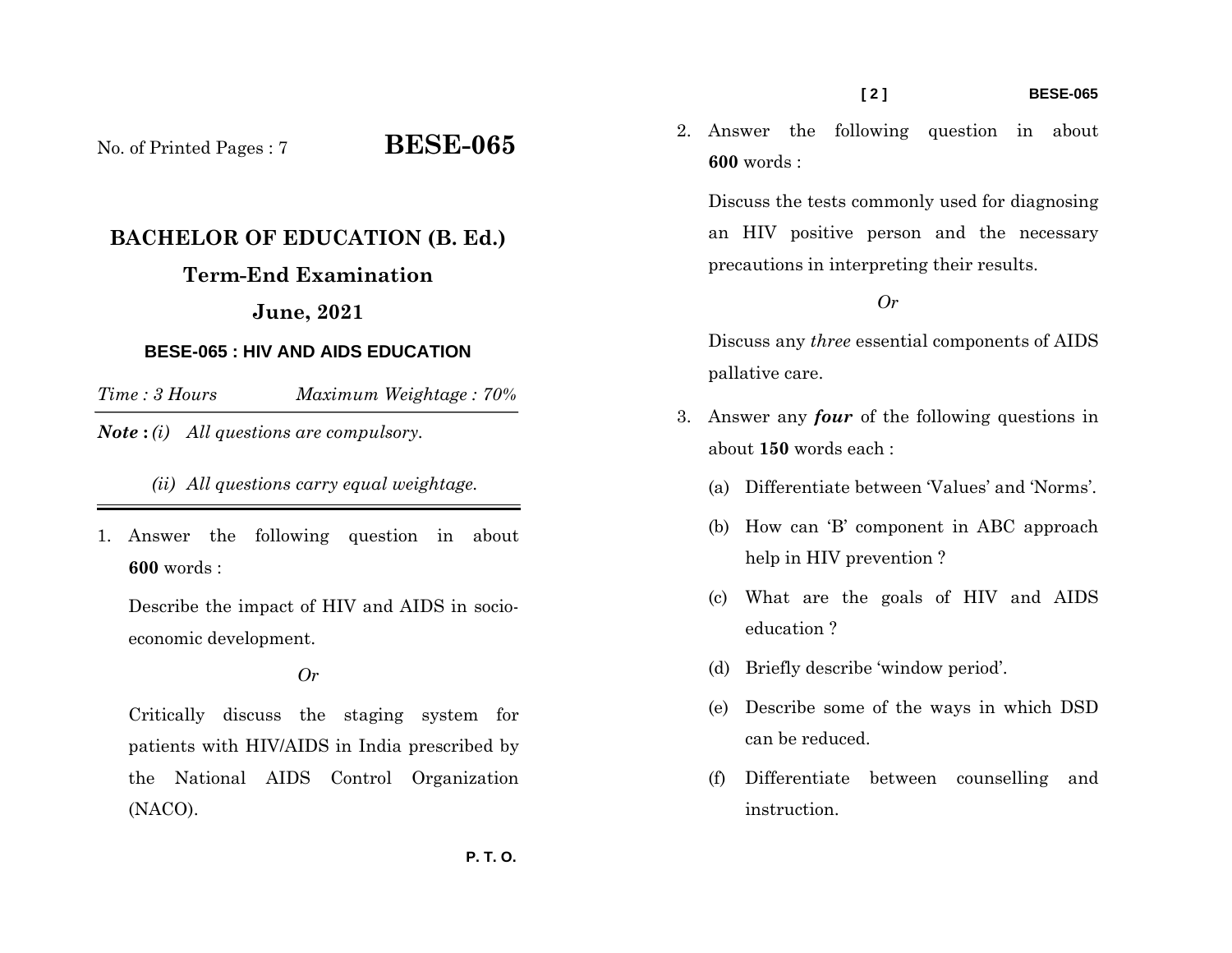4. Answer the following question in about **600** words :

You as a teacher have organized a group discussion among adolescent students on the topic "Myths and Misconceptions related to Transmission of HIV, AIDS and STDs." Prepare a write a note upon essential points emerged during discussion.

**शिक्षा स्नातक ( बी. एड.)** 

**Haid** परीक्षा

**twu] 2021**

 $\overline{a}$ , ई.एस.ई.-065 : एच. आई. वी. एवं एड्स शिक्षा

<u>समय : 3 घण्टे अधिकतम भारिता : 70%</u>

*नोट* : (i) सभी प्रश्न अनिवार्य हैं।

 $(ii)$  सभी प्रश्नों की भारिता समान है।

1. निम्नलिखित प्रश्न का उत्तर लगभग 600 शब्दों में दीजिए $:$ 

सामाजिक-आर्थिक विकास पर एच. आई. वी. व एड्स

के प्रभाव का वर्णन कीजिए।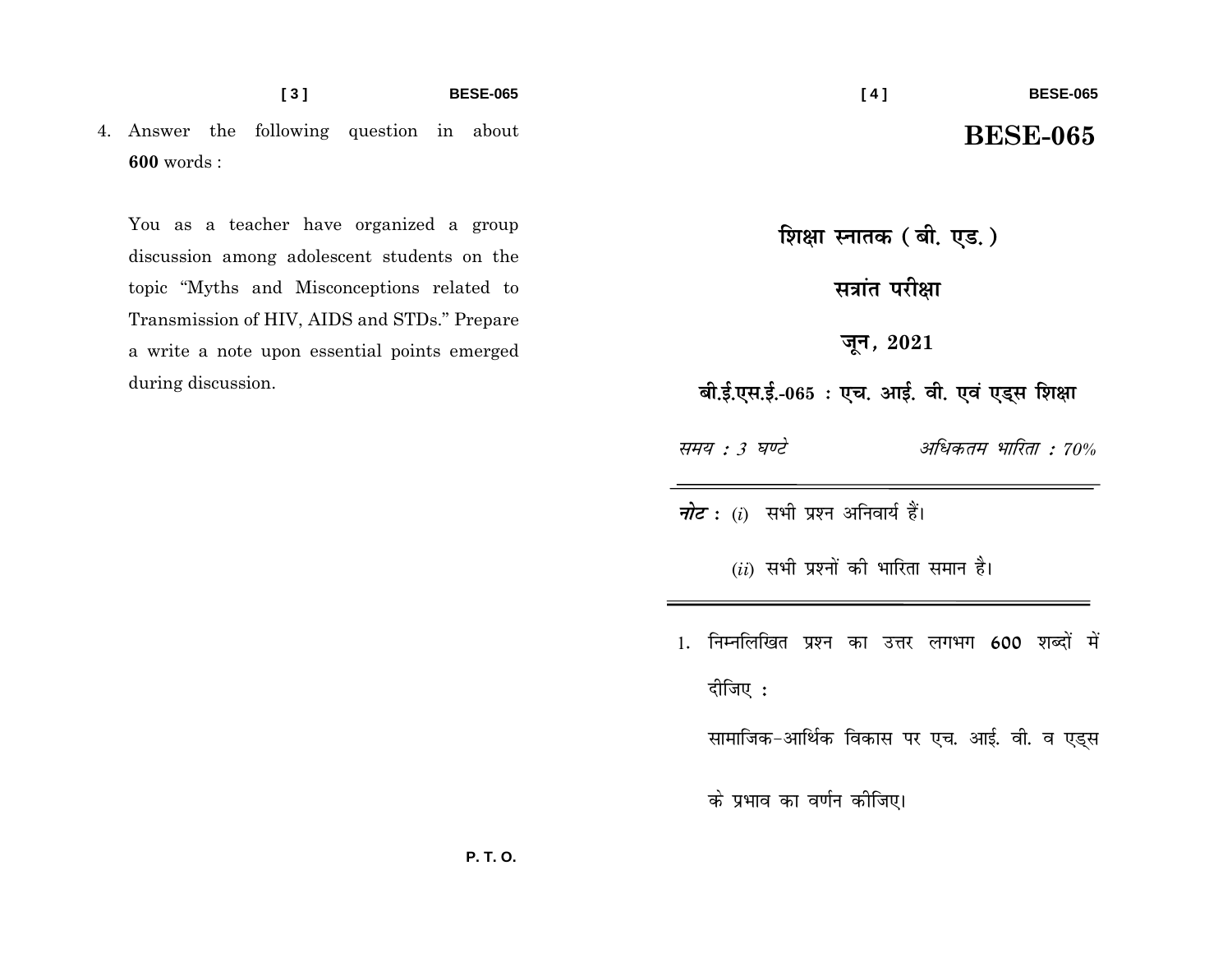## $[5]$ **BESE-065** अथवा

राष्ट्रीय एड्स नियंत्रण बोर्ड द्वारा भारत में एच. आई. वी./ एड्स के मरीजों के लिए सुझाए गए स्टेजिंग सिस्टम की आलोचनात्मक विवेचना कोजिए।

2. निम्नलिखित प्रश्न का उत्तर लगभग 600 शब्दों में दीजिए :

एच. आई. वी. पॉंजिटिव व्यक्ति की पहचान के लिए सामान्यत: प्रयोग होने वाले परीक्षणों तथा उनके परिणामों की विवेचना हेतु आवश्यक सावधानियों की चर्चा कोजिए।

#### अथवा

एड्स पीडा कम करने वाली देखभाल के किन्हीं **तीन** प्रमुख घटकों की चर्चा कीजिए।

- $[6]$ **BESE-065** 3. निम्नलिखित में से किन्हीं **चार** प्रश्नों के उत्तर दीजिए। प्रत्येक उत्तर लगभग 150 शब्दों में हो :
	- (a) 'मूल्यों' एवं 'मानकों' में अन्तर बताइए।
	- (b) 'ए. बी. सी' उपागम में एच. आई. वी. की
		- रोकथाम में 'बी' अवयव कैसे मददगार है?
	- (c) एच. आई. वी. एवं एड्स शिक्षा के क्या
		- लक्ष्य हैं?
	- पीरियड' (d) 'विन्डो की संक्षिप्त व्याख्या कोजिए।
	- (e) डी. एस. डी. को कम करने वाले कुछ उपाय

#### बताइए।

(f) परामर्श एवं अनुदेशन में अन्तर बताइए।